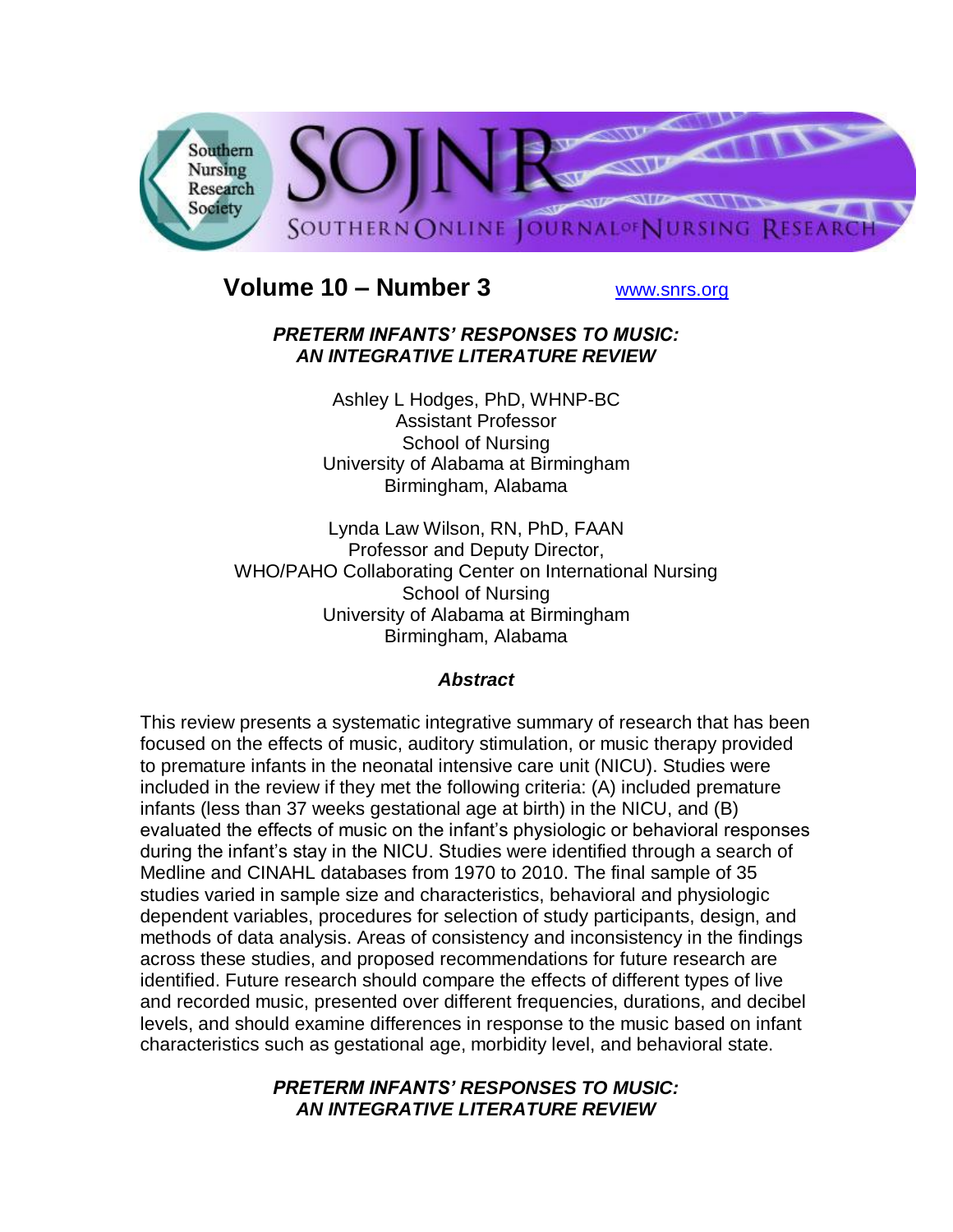#### **Introduction**

The use of music in medicine is not a new concept. In 1914, the *Journal of the American Medical Association* published a report regarding the use of music for patients undergoing regional or local anesthesia.**[1](http://snrs.org/publications/SOJNR_articles2/n)** During that time, Duke University hospitals were using music in operating and recovery rooms.**[2](http://snrs.org/publications/SOJNR_articles2/n)** The discipline of medical music therapy began after World War II when community musicians went to Veterans Hospitals around the country to play for the thousands of veterans suffering both physical and emotional trauma. The patients' notable physical and emotional responses to music led the doctors and nurses to request that hospitals hire musicians.**[3](http://snrs.org/publications/SOJNR_articles2/n)** During the early 1950s, studies showed beneficial effects of music in surgical patients, such as increased cardiac output and decreased heart rate (HR), respiratory rate, and blood pressure (BP).**[4](http://snrs.org/publications/SOJNR_articles2/n)** The study of the effects of music on preterm infants has been championed by the American Music Therapy Association, which was founded in 1998 through the merging of the National Association for Music Therapy (founded in 1950) and the American Association for Music Therapy (founded in 1971).**[5](http://snrs.org/publications/SOJNR_articles2/n)** Music therapy is now widely used in hospitals and other health care facilities throughout the world.

Researchers in the 1970s began evaluating the behavioral responses of preterm infants to stimulation. Katz**[6](http://snrs.org/publications/SOJNR_articles2/n)** was the first to publish findings indicating that premature infants in the neonatal intensive care unit (NICU) benefit from auditory stimulation. During that same time, Segall**[7](http://snrs.org/publications/SOJNR_articles2/n)** reported that postnatal auditory stimulation promoted a cardiac response. When the infant was crying, the HR decreased in response to auditory stimulation; during the quiet state, the infant"s HR increased in response to auditory stimulation.**[7](http://snrs.org/publications/SOJNR_articles2/n)** Since the early 1990s researchers began to examine the effects of music on physiologic outcome variables such as HR, BP, oxygen saturation, and respiratory rate.**[8-15](http://snrs.org/publications/SOJNR_articles2/n)** Interest in examining the effects of different types of music as well as those of different modes of delivery, was also evident in reports published beginning in the 1990s.**[11,13,14](http://snrs.org/publications/SOJNR_articles2/n)**

This review presents a summary of research that has been focused on the effects of music, or music therapy provided to premature infants in the NICU. For the purpose of this analysis, music therapy is defined as the clinical and evidence-based use of music interventions to accomplish individualized goals.**[5](http://snrs.org/publications/SOJNR_articles2/n)** Music is defined as "that form of interhuman communication in which humanly organized, non-verbal sound is perceived as vehiculating primarily affective (emotional) and/or gestural (corporeal) patterns of cognition."**[16](http://snrs.org/publications/SOJNR_articles2/n)** Auditory stimulation is defined as any sound that activates the auditory system.

Studies were included in this review if they met the following criteria: (A) included premature infants (less than 37-week gestational age at birth) in the NICU and (B) evaluated the effects of music on the infant"s physiologic or behavioral responses during the infant"s stay in the NICU. Studies were identified through a search of Medline and CINAHL databases from 1970 to 2010, using the search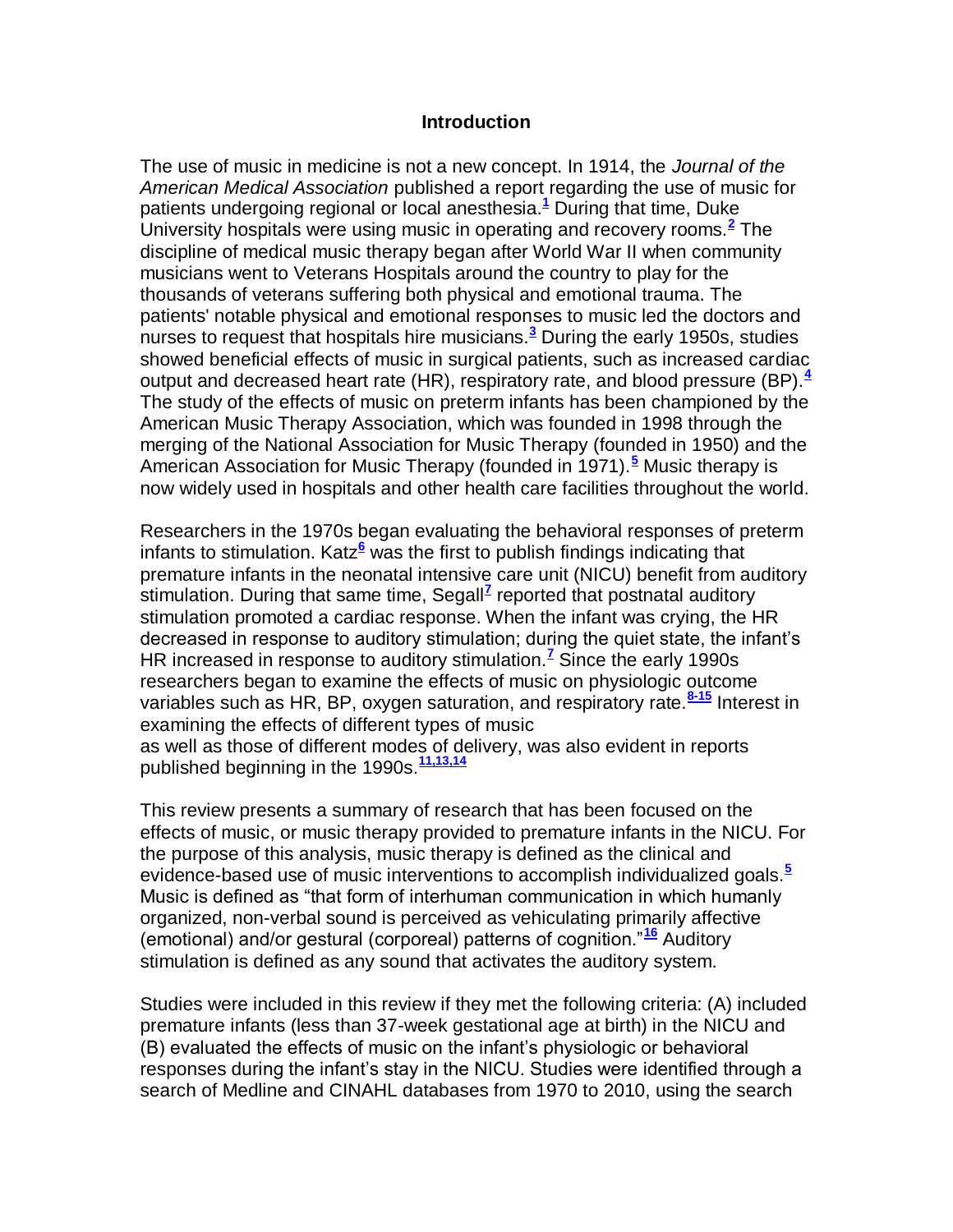terms *preterm infant, neonate, music, sensory intervention*, and *stress*. Additional studies were identified by reviewing reference lists and keywords of retrieved studies, including *music therapy, preterm infant, neonatal intensive care, therapeutic intervention, singing*, and *music.* The final sample included 35 studies that were published from 1971 through 2010.

These studies were grouped according to the type of music provided and reviewed to answer the following research questions: (1) What were the types and amounts of live and recorded music interventions provided? (2) What were the effects of the different types of music on physiologic variables heart rate [HR], oxygen saturation, and blood pressure [BP])? (3) What were the effects of different types of music on behavioral variables? and (4) Were there differences in effects of music provided during stressful versus non-stressful procedures?

## **Effects of Recorded Speech and Music on the Preterm Infant**

Twenty studies were identified that evaluated the effects of recorded speech and music on the preterm infant. Details of the 20 studies that examined effects of recorded speech and music can be found in Table 1.

## **[Table 1. Summary of Recorded-](http://snrs.org/publications/SOJNR_articles2/images/Vol10Num03Art05_1.pdf) Speech and Music Studies**

Katz<sup>[6](http://snrs.org/publications/SOJNR_articles2/n)</sup> and Sega[l](http://snrs.org/publications/SOJNR_articles2/n)l<sup>z</sup> were the first to publish findings from studies comparing preterm infants" responses to auditory stimulation provided by a prepared monologue of the mother"s voice compared to routine ambient noise. The samples in these studies included 60 and 62 infants, respectively, who were 28 to 32 weeks" gestational age at birth. Each researcher used a two-group experimental design in which one group was a control (routine nursery care) group. Segall reported random assignment of infants to group but no blinding of researchers, and Katz failed to report whether random assignment was used but indicated blinding of researchers. Katz reported an increase in auditory and visual function and in motor and tactile/adaptive maturation. Both Katz and Segall concluded that preterm infants were responsive to auditory stimulation. Segall also reported that preterm infants had different HR responses to auditory stimulation and that these differences depended on behavioral state. When the infant was crying, the HR decreased when the infant was exposed to the mother"s voice; when they were not crying, infants exposed to the mother"s voice had increased HRs.

The most common type of music used in research involving the preterm infant has been recorded female singing combined with instrumental music. Eighteen studies utilized a variety of types of recorded music.**[8-15](http://snrs.org/publications/SOJNR_articles2/n) [17-26](http://snrs.org/publications/SOJNR_articles2/n)** Of the 18 studies of recorded music, 9 included vocal music,**[9,10,12,13,17,18,21,22,26](http://snrs.org/publications/SOJNR_articles2/n)** 3 included "t*ransitions,*" or a combination of digital samples of actual womb sounds and barely discernable synthesized female vocal harmonies,**[8,15,18](http://snrs.org/publications/SOJNR_articles2/n)** and 6 included instrumental music only.**[11,14,20,23-25](http://snrs.org/publications/SOJNR_articles2/n)**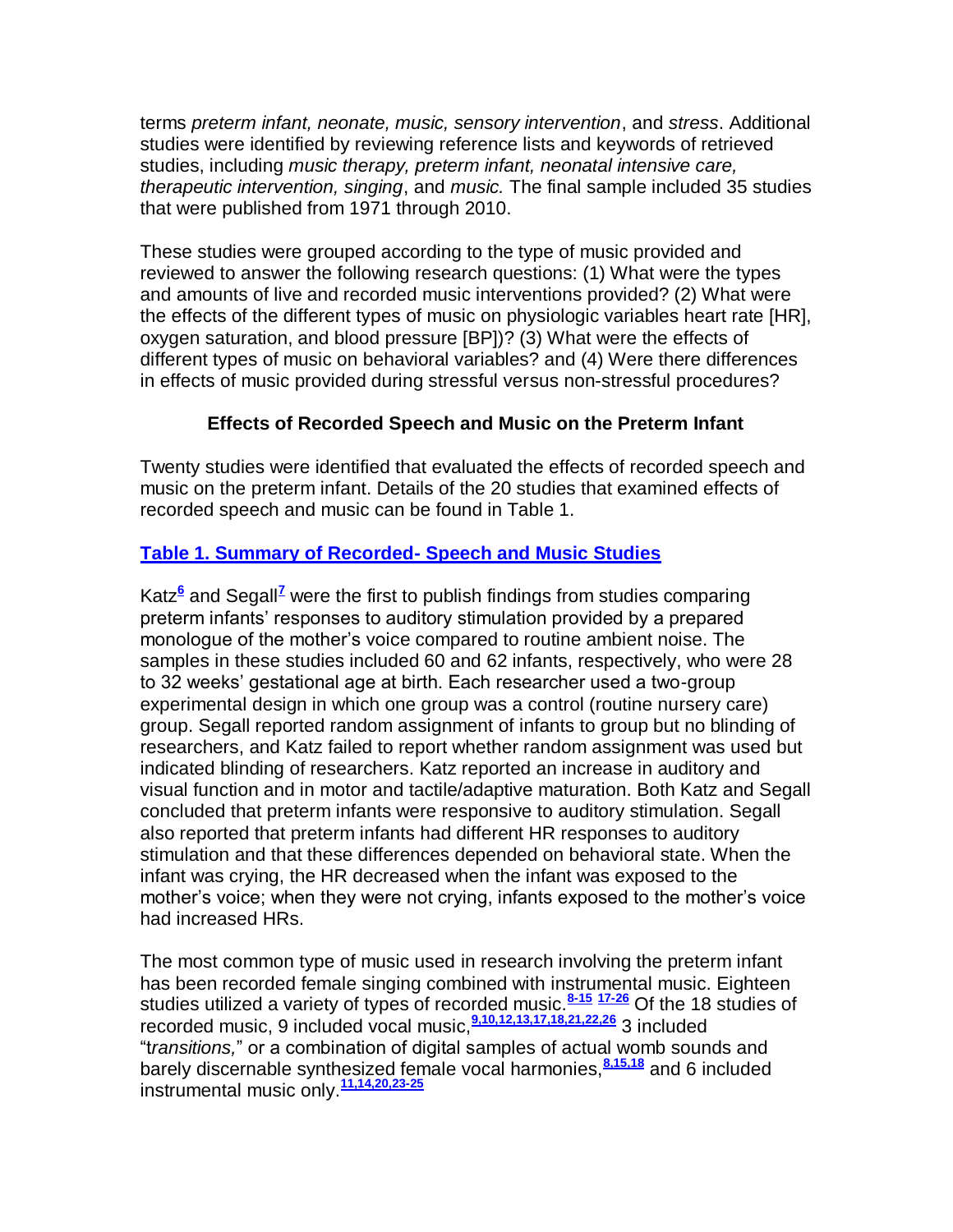The decibel levels of the music provided in 17 of these 18 studies were relatively consistent, and ranged from 60 dB to 80 dB, although one study reported a dB level of only 35. However, the scale of measurement was often not reported. This limitation makes it difficult to compare the effects of the volume of music used. Kaminski and Hall**[20](http://snrs.org/publications/SOJNR_articles2/n)** reported a set level of 35 dB through use of a speaker pillow placed under the infant. Other researchers reported using speakers placed near the infant"s head or using insert and phonopad earphones to deliver the music. Speakers were placed 3 to 20 inches from the infant"s head, but many researchers did not report whether the decibel level was measured at the infant"s ear.

The number of subjects per study ranged from 4 to 153 infants. Burke, Walsh, Oehler, and Gingras<sup>[8](http://snrs.org/publications/SOJNR_articles2/n)</sup> enrolled 4 infants at post-conceptual ages 25, 28, 31, and 35 weeks. Earlier studies by Chapman**[14](http://snrs.org/publications/SOJNR_articles2/n)** and Malloy**[25](http://snrs.org/publications/SOJNR_articles2/n)** involved 153 and 127 infants, respectively. The remaining studies had sample sizes of 10 to 52 infants, with eight studies having 17 to 30 infants.

Gestational age at birth ranged from 24 weeks to 42 weeks. Kaminski and Hall**[20](http://snrs.org/publications/SOJNR_articles2/n)** included infants 36 to 42 weeks' gestational age at birth. Lorch, Lorch, Diefendorf, and Earl**[23](http://snrs.org/publications/SOJNR_articles2/n)** reported post-conceptual ages ranging from 32 to 36 weeks at enrollment. All other studies included infants 24 to 37 weeks" gestational age at birth. Physiologic outcomes such as HR, mean arterial pressure, oxygen saturation, and/or respiratory rate were examined in several studies evaluating the effects of recorded music.**[8-13](http://snrs.org/publications/SOJNR_articles2/n) [17-19,21,23,26](http://snrs.org/publications/SOJNR_articles2/n)**

#### *Effects of Recorded Music on Oxygen Saturation*

Researchers from seven of eight studies that investigated the effects of recorded music on oxygen saturation reported that music resulted in increased oxygen saturation levels.**[7,8,12,15,18,21,26](http://snrs.org/publications/SOJNR_articles2/n)**

Johnston, Filion, and Nyut**[19](http://snrs.org/publications/SOJNR_articles2/n)**, however, reported a decreased oxygen saturation level after a music intervention. This study included only 20 infants who were 32- 36 weeks gestation. All infants were exposed to a recording of their mother talking in a soothing manner for 10 minutes, three times a day for a 48 hour period after feedings. At the end of the 48 hours, the next time the infant required a heel lance, the infant was randomized to one of two conditions: a control condition, or a maternal voice condition. In the maternal voice condition, the recording of the mother"s voice was initiated 1 minute prior to the heel lance, and continued until the infant"s heart rate and oxygen saturation levels returned to baseline levels.**[19](http://snrs.org/publications/SOJNR_articles2/n)** There were no differences in infants" pain responses comparing the two conditions, however the mean oxygen saturation levels were lower in the voice condition during the final phase after the heel lance (94.1 versus 96.2, p<.01). Johnston et al. concluded that the volume of the recording (60 to 70 dB) and the placing of the speakers in the isolette may have been aversive to these 20 infants, although this decibel level and placement of speakers was consistent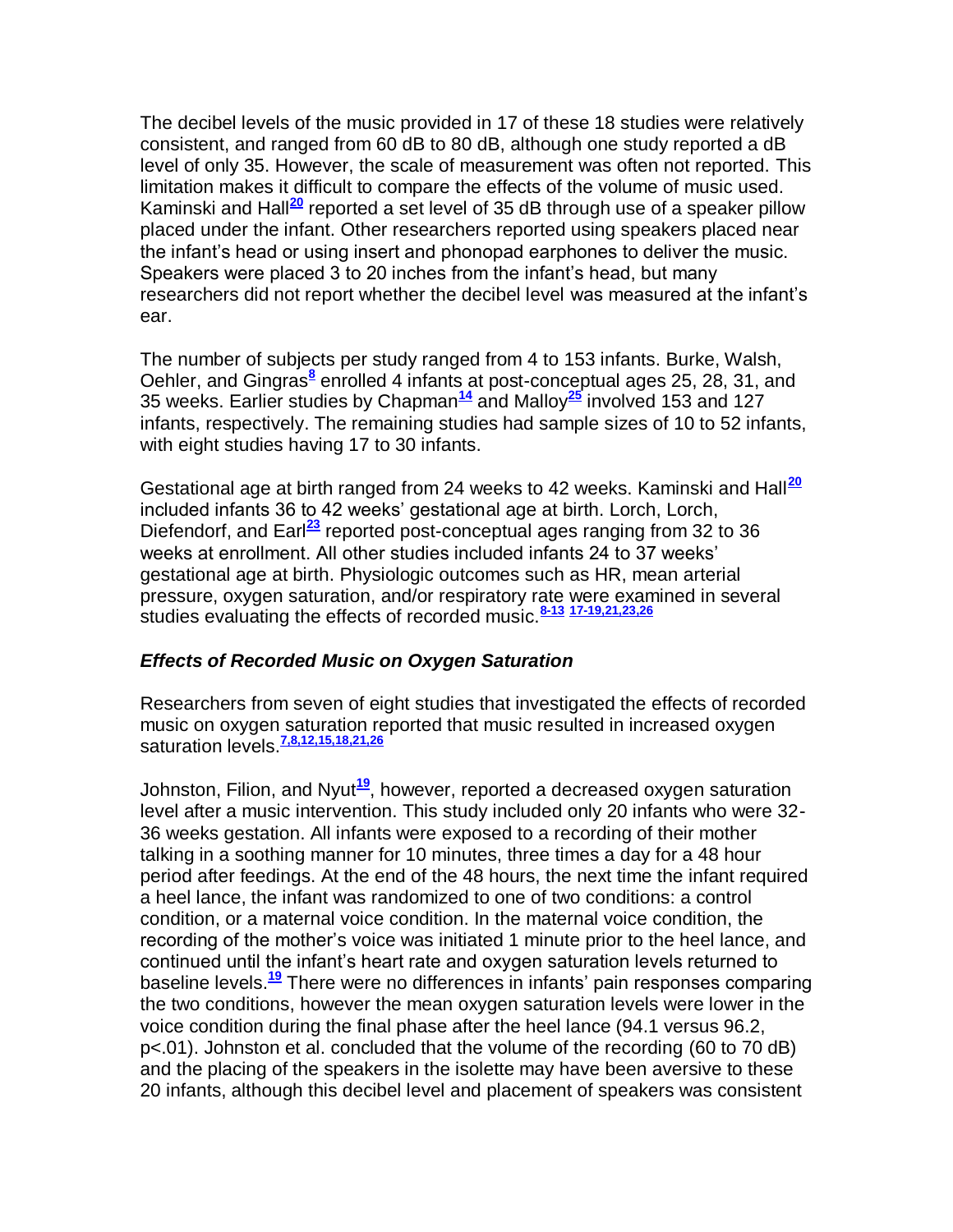with other similar studies, and caused the oxygen level to decrease. Although the mean oxygen saturation levels in both conditions were within normal limits, the authors concluded that the findings did not support the hypothesis that maternal voice would have a comforting effect during a painful procedure for preterm infants.

The decibel levels of the music provided in these eight studies were relatively consistent, and ranged from 60 dB to 80 dB. The number of subjects per study ranged from 4 to 66 infants. Gestational age at birth ranged from 24 weeks to 42 weeks. A major limitation of all eight studies was the failure to report blinding of researchers to group assignment. There were wide variations across these eight studies in duration of music. However, all eight studies used recorded female singing. In general, the results suggest that female singing results in increased levels of oxygen saturation.

## *Effects of Recorded Music on Heart Rate*

Five of six studies of the effects of recorded music on HR yielded reports of a decreased HR after exposure to the music intervention.**[8,9,13,17,21](http://snrs.org/publications/SOJNR_articles2/n)** Butt and Kisilevsk[y](http://snrs.org/publications/SOJNR_articles2/n)**<sup>9</sup>** compared responses to two kinds of recorded lullabies (acapella singing versus instrumental piano) that were played for 10 minutes after two separate heel lance procedures. The authors found a significant decrease in HR in the 6 infants who were greater than 31 weeks" post-conceptual age, but not in the 8 infants less than 31 weeks" post-conceptual age. The type of music (instrumental versus voice) did not seem to influence the effect of gestational age, although there were some differences in infants' responses based on type of music. One possible explanation for the difference between the findings for the two gestational age groups is that infants who were less than 31 weeks" postconceptual age did not show as much stress or pain during the heel lance as the infants more than 31 weeks" post-conceptual age. Butt and Kisilevsky proposed that, because the younger infants' response to the heel lance was not as pronounced, it was possible that those infants could not mount and maintain as much of a stress response; thus any return to baseline was not statistically significant. No difference was found between types of music.

Cassidy**[13](http://snrs.org/publications/SOJNR_articles2/n)** studied the effect of decibel level of music stimulation and gender on head circumference, HR, respiratory rate, and oxygen saturation. Half of the 63 study infants were exposed to 20 min of lullaby music on 2 days followed by 20 min of classical music on 2 days. The other half listened to the same music for the same duration in reverse order. One quarter of the infants listened to the music at 65 dB, one quarter at 70 dB, one quarter at 75 dB, and one quarter received no music stimulation. The author reported a significant decrease in HR regardless of treatment condition (pretreatment mean – 160.69; during treatment mean – 159.44; post-treatment mean – 158.33). There were no other significant effects.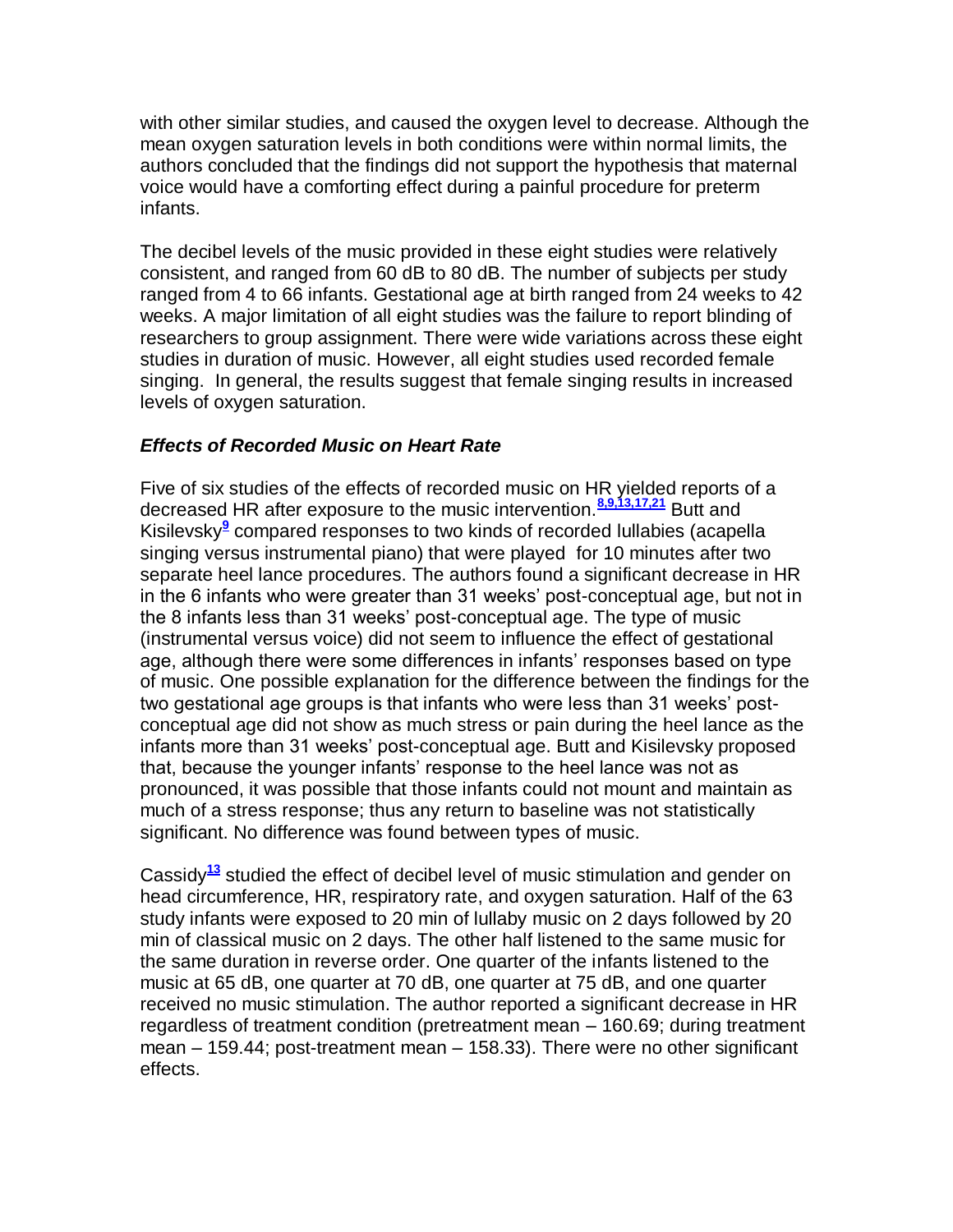Keith et al.**[21](http://snrs.org/publications/SOJNR_articles2/n)** studied 22 infants who had each experienced at least one episode of inconsolable crying lasting for more than 5 minutes. On two days the infants received a recorded music intervention for 18 minutes, and on two other days, no music was provided. There was a significant decrease in HR from a mean of 152.15 at baseline to a mean of 144.39 after crying episodes with the music intervention, but there were no significant differences in HR noted in the no music condition. Further, Calabro et al.**[11](http://snrs.org/publications/SOJNR_articles2/n)** used instrumental *Brahms' Lullaby* and found no significant effect on HR.

Coleman et al.<sup>[17](http://snrs.org/publications/SOJNR_articles2/n)</sup> and Burke et al[.](http://snrs.org/publications/SOJNR_articles2/n)<sup>8</sup> also reported decreased heart rates following exposure to a speaking and singing music condition, respectively. In contrast, Calabro, Wolfe, and Shoemark**[11](http://snrs.org/publications/SOJNR_articles2/n)** found no effect on HR of an instrumental music lullaby intervention that was provided on 4 consecutive days to a group of 11 infants.

The decibel levels of the music provided in these six studies were relatively consistent, and ranged from 60 dB to 75 dB, with Keith et al.**[21](http://snrs.org/publications/SOJNR_articles2/n)** reporting only less than 70dB. The number of subjects per study ranged from 4 to 66 infants. Gestational age at birth ranged from 25 weeks to 36 weeks. Duration of music was relatively consistent from 10 to 20 minutes. Five studies used some variation of recorded female singing, and none of the studies reported blinding of researchers to group assignment. In general, the findings suggested that music resulted in decreased HR, particularly in infants greater than 31 weeks gestational age.

# *Effects of Recorded Music on Blood Pressure*

Only two studies reported the effects of recorded music on BP. Lorch et al.**[23](http://snrs.org/publications/SOJNR_articles2/n)** (n=10) compared responses of infants during a recorded sedative-music intervention and to stimulating music. The authors reported that in comparison with baseline, levels of systolic BP were higher and more variable during stimulating music than during sedative music; however, sedative music resulted in a more HR variability. Keith et al.**[21](http://snrs.org/publications/SOJNR_articles2/n)** (n=24) compared mean arterial pressure on two music intervention and two no music intervention days. No statistically significant differences were noted for mean arterial pressure. Although length of music (18 and 20 minutes) and gestational ages (32 to 36 weeks and 32 to 40 weeks) were similar in these two studies, further research is needed to compare BP response to different types of music.

# *Effects of Recorded Music on Behavioral Responses*

A total of nine studies reported effects on behavioral responses.**[8-10,17-22](http://snrs.org/publications/SOJNR_articles2/n)** Eight of these studies reported some effect.**[8-10,17,18,20-22](http://snrs.org/publications/SOJNR_articles2/n)** Behavioral outcomes, although reported frequently as significant, were often not specifically defined. The favorable behavioral results most often reported to have occurred during or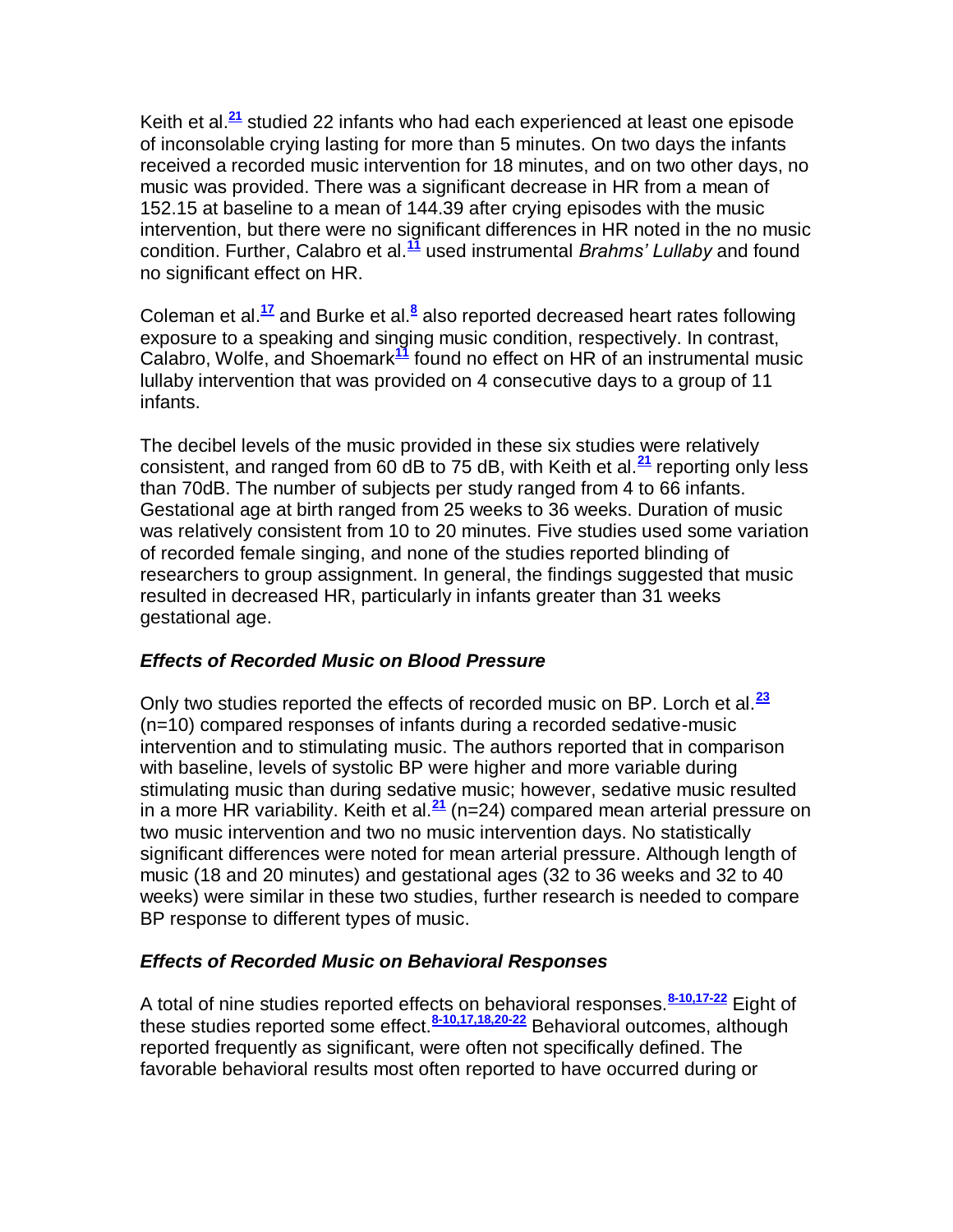immediately after a music intervention were an increase in quiet alert states or quiet sleep states, or a decrease in high arousal time.<sup>8,17,20</sup>

Caine**[10](http://snrs.org/publications/SOJNR_articles2/n)** reported an increase in *non-stress behaviors* for infants (n=52) exposed to recorded lullabies. However, the terms *non-stress behaviors* were not defined. Kaminski and Hall**[20](http://snrs.org/publications/SOJNR_articles2/n)** (n=20) reported a lower amount of time in high arousal states during a 2-hr music intervention than during a 2-hr control period. Butt and K[i](http://snrs.org/publications/SOJNR_articles2/n)silevski<sup>9</sup> (n=14) found that, after undergoing a heel lance procedure, infants who were more than 31 weeks' post-conceptual age demonstrated a more rapid return to behavioral stability after exposure to recorded music than they showed after exposure to the absence of music. Behavioral stability was defined as a return to baseline measures of HR, oxygen saturation, and behavioral state score. Collins and Kuck**[18](http://snrs.org/publications/SOJNR_articles2/n)** (n=17) reported improved behavioral states; the authors defined *behavioral states* as changing from being agitated or fussy to being asleep or awake, although they did not clearly describe the means by which these states were measured.

Keith et al.**[21](http://snrs.org/publications/SOJNR_articles2/n)** (n=24) reported significant differences in duration of crying episodes. On music intervention days the mean duration of crying was 5.53 min compared to no music intervention days when the mean duration of crying was 23.14 min. Johnston et al.**[19](http://snrs.org/publications/SOJNR_articles2/n)** (n=20) found no significant differences in behavioral indicators of pain (facial actions and neurobehavioral state as defined in the Premature Infant Pain Profile) when infants were exposed to recorded maternal singing and speech one min before, during, and after heel lance.

# *Effects of Recorded Music on Other Outcome Variables*

Findings from several studies suggested that exposure to recorded music might have beneficial effects on other variables, including length of hospital stay, caloric intake, resting energy expenditure (REE), and weight gain. In Chapman"s**[14](http://snrs.org/publications/SOJNR_articles2/n)** study 153 infants were randomly assigned to either a control group, a group exposed to tape recordings of their mother's voice, or a group exposed to recordings of a lullaby. Accelerometers were worn unilaterally for a 24 hour period on the ankle and wrist prior to transfer to the alternate side for a further 24 hours. No statistically significant differences were demonstrated among the limb patterns of the infants in the three groups, although there was large intra-group variation in gross activity, with the majority of subjects demonstrating upper limb activity. Malloy**[25](http://snrs.org/publications/SOJNR_articles2/n)** studied 127 infants who received a recorded instrumental *Brahms' Lullaby,* a recorded maternal speech intervention, or routine care. Infants exposed to the recorded instrumental music were 9.9 days younger at discharge than those in the routine-care group. In comparison with infants in the routine-care group, those exposed to recorded maternal speech were 6.2 days younger at discharge.

A decrease in length of hospital stay was also reported by Caine**[10](http://snrs.org/publications/SOJNR_articles2/n)** (n=52). The mean length of hospitalization for infants in the intervention group was 26 days,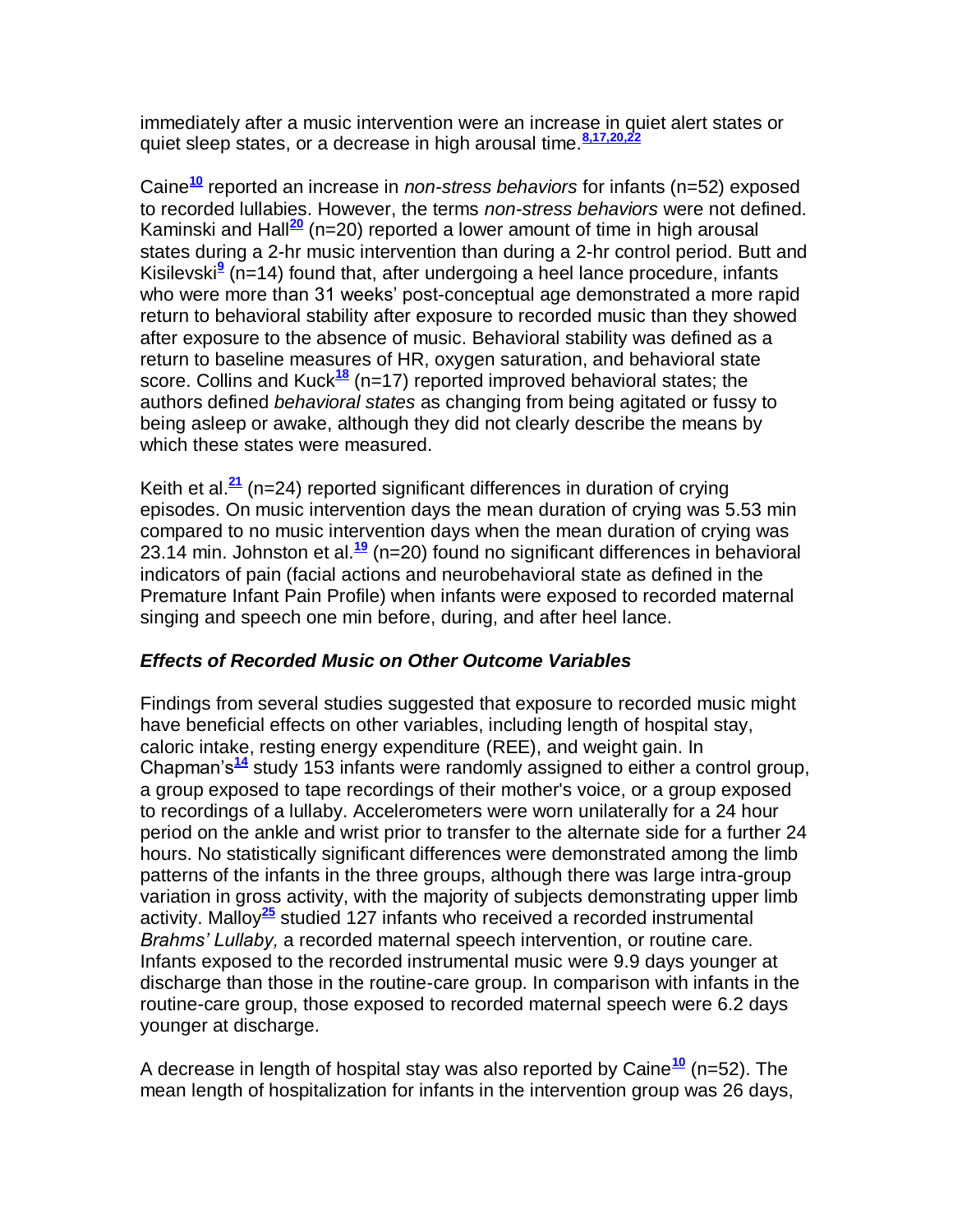whereas that for infants in the routine-care control group was 31 days. Coleman et al.**[17](http://snrs.org/publications/SOJNR_articles2/n)** (n=66) also reported that infants who were placed in a routine-care control group had longer hospital stays (38.2 days vs. 35.7 days, respectively) compared to infants who were exposed to recorded sung and instrumental lullabies. An increase in caloric intake was also reported by both Caine and Coleman et al., with increased weight reported as significant by Coleman et al. only.

Lubetzky et al.**[24](http://snrs.org/publications/SOJNR_articles2/n)** (n=20) conducted a randomized trial, with crossover on the effect of music compared to no music on REE. Metabolic measurements were obtained by indirect calorimetry which allowed for continuous measurements of oxygen consumption and carbon dioxide production. The authors reported that the REE was similar during the initial 10-min period of both randomized groups. Infants exposed to music had a significantly lower REE during the second and third 10 min periods than when they were not exposed to music.

# **Recorded Music Combined With Kangaroo Care**

Kangaroo care is a method of holding an infant upright in mother-infant skin-toskin contact. In a study of 30 infants less than 37 weeks" gestational age at birth, Lai et al.<sup>[22](http://snrs.org/publications/SOJNR_articles2/n)</sup> compared the influences of a no-music condition with those of a condition involving recorded lullabies during kangaroo care on maternal anxiety and preterm infants' responses, including HR, oxygen saturation, respiratory rate, and behavioral state. Mothers were allowed to choose the type of music from three options: western vocal, instrumental lullaby, or aboriginal Taiwanese lullaby. Infants in the intervention group had significantly more quiet sleep states and less crying.

#### **Vocal Stimulation (Recorded and Live) With Auditory, Tactile, Visual, and Vestibular (ATVV) Stimulation**

Six studies included vocal stimulation (recorded or live) as a component of an ATVV stimulation.**[27-32](http://snrs.org/publications/SOJNR_articles2/n)** The ATVV intervention provides female human voice auditory stimulation, tactile stimuli through moderate touch stroking, visual stimuli in the form of eye-to-eye contact, and rocking as vestibular stimulation.**[33](http://snrs.org/publications/SOJNR_articles2/n)** In one study, Whipple**[34](http://snrs.org/publications/SOJNR_articles2/n)** evaluated the effects of parent training in music and multimodal ATVV stimulation. Table 2 includes a summary of the characteristics of these studies.

## **[Table 2. Summary ofVocal Stimulation \(Recorded and Live\) With Auditory,](http://snrs.org/publications/SOJNR_articles2/images/Vol10Num03Art05_2.pdf)  [Tactile, Visual, and Vestibular Stimulation Studies](http://snrs.org/publications/SOJNR_articles2/images/Vol10Num03Art05_2.pdf)**

None of the studies of ATVV stimulation reported the decibel levels of the auditory stimulation or described whether there were any accompanying instruments. The gestational ages at birth of infants enrolled in these studies ranged from 25 to 36 weeks. The sample size of each study varied from 20 to 54. The most frequently reported finding in the ATVV studies was that, in comparison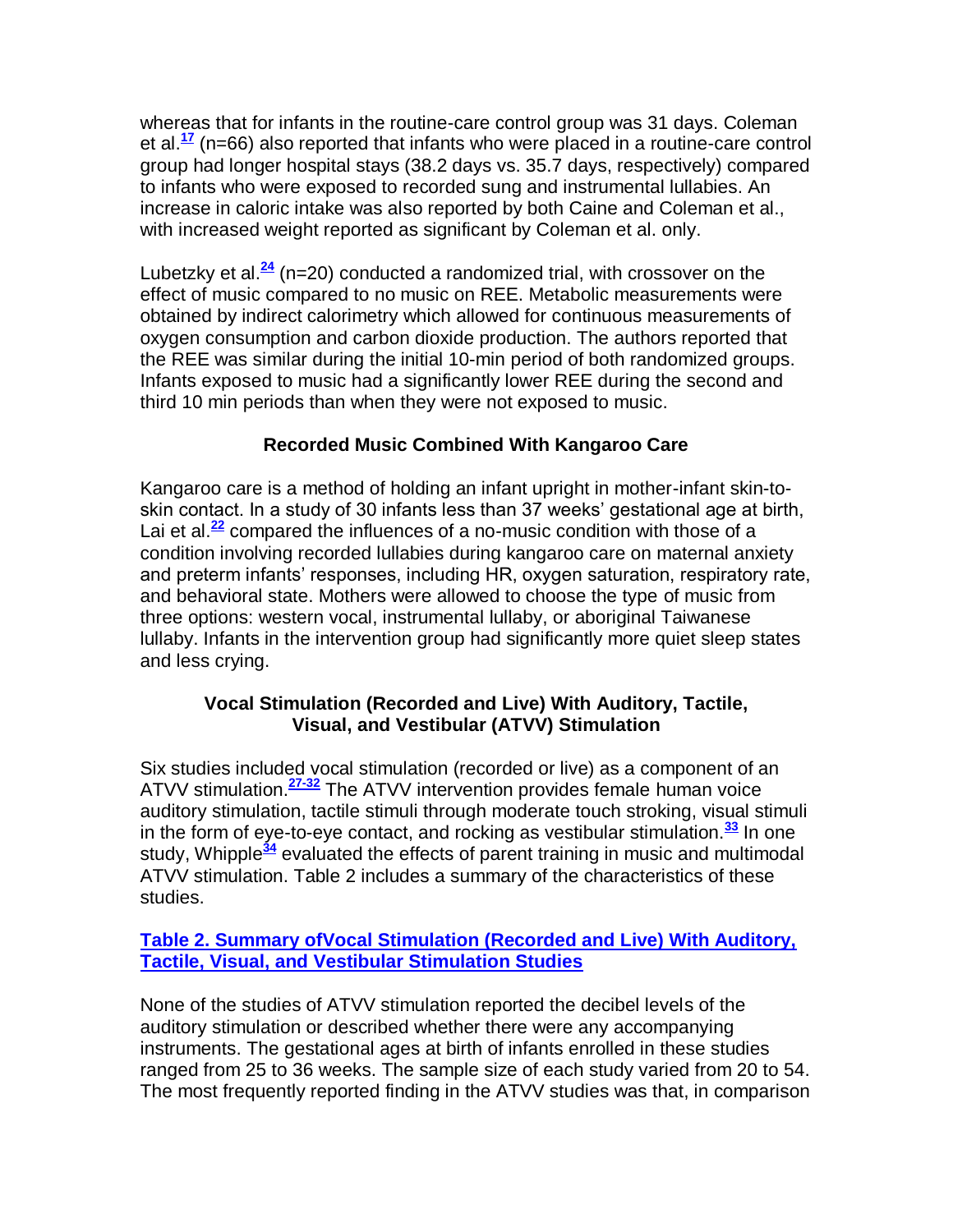with the routine-care group, the intervention group demonstrated increased alert state or state of arousal both during the intervention and for 30 min after the intervention.**[27,31,32](http://snrs.org/publications/SOJNR_articles2/n)**

White-Traut, Nelson, Silvestri, Patel, and Kilgallon<sup>[27](http://snrs.org/publications/SOJNR_articles2/n)</sup> (n=40) reported that, in comparison with infants in the routine-care group, those in the intervention group showed an increase in HR (149 bpm to 155.5 bpm, respectively) and a decrease in oxygen saturation (96.4% to 95.7%, respectively). These authors also noted an increased alert state during the intervention and for 30 minutes after the intervention.

In a subsequent study, White-Traut, Nelson, Silvestri, Cunningham, and Patel**[31](http://snrs.org/publications/SOJNR_articles2/n)** (n=54) found that any group exposed to a protocol that contained a tactile component demonstrated increased arousal, HR, and respiratory rate during the actual stimulation. Standley**[28](http://snrs.org/publications/SOJNR_articles2/n)** (n=40) found that females receiving an ATVV intervention were discharged an average of 11.8 days earlier than those females in the routine-care group were discharged. There was no difference between days to discharge for males in the intervention and those for males in the control group. However, males and females in the intervention group exhibited a higher weight gain per day than did both genders in the control group.**[25](http://snrs.org/publications/SOJNR_articles2/n)**

White-Traut, Nelson, Silvestri, Vasan, Patel, and Cardenas**[32](http://snrs.org/publications/SOJNR_articles2/n)** (n=22) compared the effects of infant-directed talk via a live female voice paired with ATVV versus those receiving routine care. These investigators found that the experimental group"s alert state during the intervention was higher than that of the control group. In addition, in comparison with infants in the control group, those in the experimental group demonstrated higher levels of five of eight feeding-readiness behaviors during the intervention. Despite the increase in feeding-readiness behaviors in the experimental group, the feeding volume and duration of feeding of this group were not significantly different from those of the control group.

Whipple**[34](http://snrs.org/publications/SOJNR_articles2/n)** (n=20) evaluated the effects of parent training in music and ATVV multimodal stimulation on (a) parent-neonate interaction, (b) weight gain, and (c) length of NICU stay. Appropriate parent scores were not clearly defined in the publication; however, parent scores were reported as significantly higher for the experimental group. There were no significant differences for weight gain or length of stay. The effects of music on the preterm infants in this study are unclear because of numerous uncontrolled extraneous variables. Music listening was intermittent, and there was no description of the kind of music or of the noise level. In addition, parents were told of music benefits before the study, and parents in both the music and multimodal stimulation groups provided music.

# **Pacifier Activated Lullaby (PAL) Stimulation**

Three studies consisted of evaluations of the effects of PAL stimulation.**[35-37](http://snrs.org/publications/SOJNR_articles2/n)** Table 3 includes a summary of these studies. The PAL uses lullabies as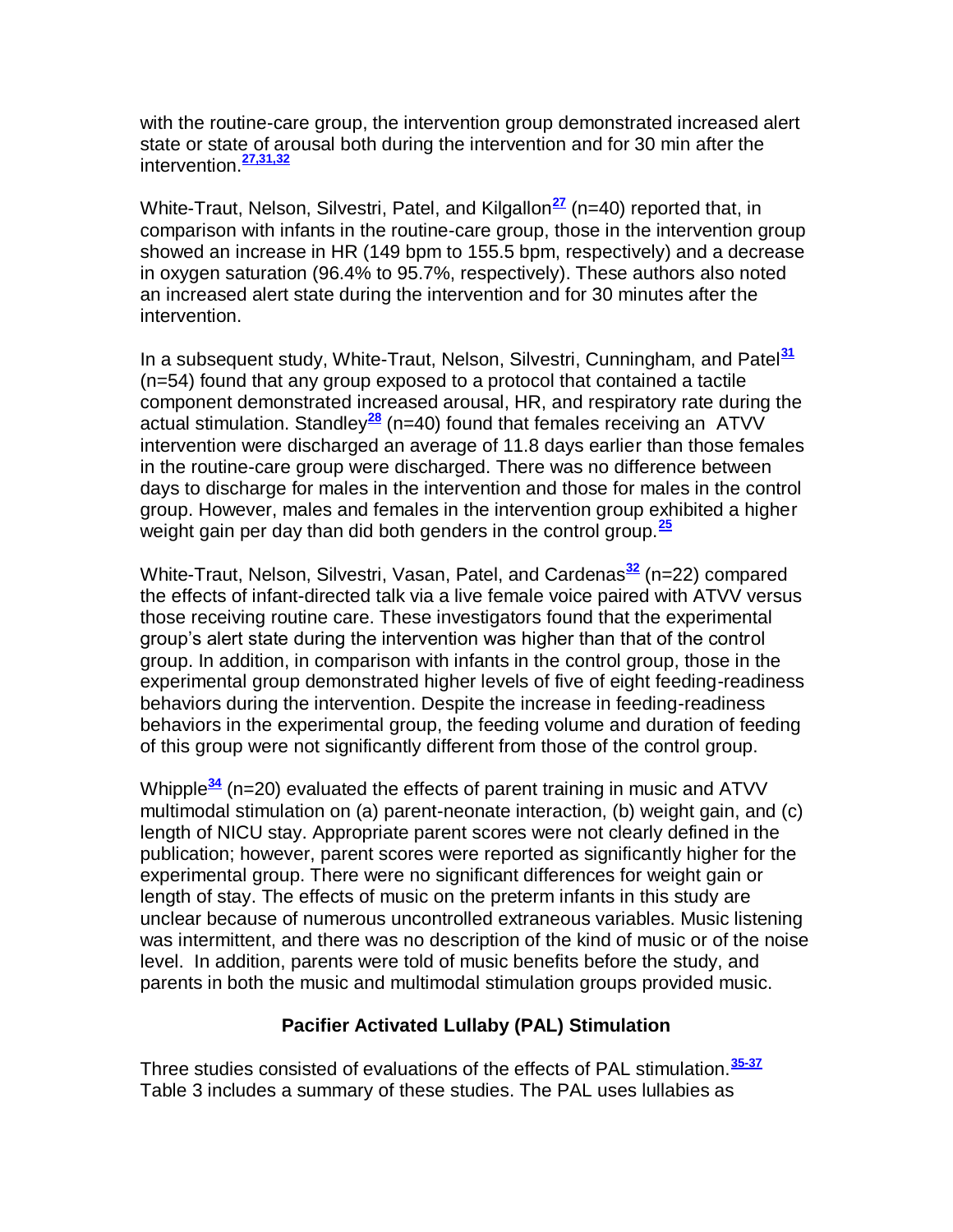contingent reinforcement for sucking, and is set so that a suck of predetermined strength activates the music.**[36](http://snrs.org/publications/SOJNR_articles2/n)**

# **[Table 3. Summary of Pacifier-Activated Lullaby \(PAL\) Studies](http://snrs.org/publications/SOJNR_articles2/images/Vol10Num03Art05_3.pdf)**

Standley<sup>[36,37](http://snrs.org/publications/SOJNR_articles2/n)</sup> (n=12; n=32) and Cevasco and Grant<sup>[35](http://snrs.org/publications/SOJNR_articles2/n)</sup> (post hoc analysis; n=62) investigated the effects of PAL on nonnutritive sucking, feeding rates, and weight gain. Standley**[36](http://snrs.org/publications/SOJNR_articles2/n)** found that sucking rates were significantly greater in the experimental period with contingent music than at baseline. In her 2003 study, Standley found that there was no difference between the morning feeding rates of the experimental group and control group. The afternoon feeding rate was significantly higher for the experimental group, though significance was questionable. Additionally, the confounder of nurse feeding techniques was not addressed.**[37](http://snrs.org/publications/SOJNR_articles2/n)** To evaluate the effects of PAL on weight gain, Cevasco and Grant**[35](http://snrs.org/publications/SOJNR_articles2/n)** conducted a post hoc analysis. Results showed that the number of PAL trials completed (1 to 4) did not influence infant weight gain and that, although there was a trend toward greater weight gain with PAL use, individual variability within groups was greater than group differences

# **Research Involving Live Music and the Preterm Infant**

Four studies utilized live music.**[37-41](http://snrs.org/publications/SOJNR_articles2/n)** Table 4 includes a summary of these four live music studies.

# **[Table 4. Summary of Live-Music Studies](http://snrs.org/publications/SOJNR_articles2/images/Vol10Num03Art05_4.pdf)**

Blumenfeld and Eisenfeld<sup>[39](http://snrs.org/publications/SOJNR_articles2/n)</sup> (n=11) measured the effects of mothers' live singing on HR, respiratory rate, duration of feeding, and feeding volume. Arnon et al.**[38](http://snrs.org/publications/SOJNR_articles2/n)** (n=31) examined effects of live-music versus recorded lullabies on physiologic measures, including HR, respiratory rate, oxygen saturation, and behavioral parameters. Kemper and Hamilton<sup>[41](http://snrs.org/publications/SOJNR_articles2/n)</sup> (n=8) studied the effects of live harp music on salivary cortisol (SC), heart rate variability (HRV), and motor activity in eight infants who were at least 34 weeks gestation (36.4 mean gestational age). Hodges and Wilson**[40](http://snrs.org/publications/SOJNR_articles2/n)** (n=20) measured the effects of a 15-min live music therapy intervention on heart rate, oxygen saturation, level of motor activity, behavioral distress, and behavioral state levels.

Although Blumenfeld and Eisenfeld**[39](http://snrs.org/publications/SOJNR_articles2/n)** found no significant results, Arnon et al.**[38](http://snrs.org/publications/SOJNR_articles2/n)** reported that in the 30 minutes after the live-music intervention, HR was significantly lower (150 versus 127) and infants had deeper sleep states compared to the control period. Kemper and Hamilton**[41](http://snrs.org/publications/SOJNR_articles2/n)** reported a significant decrease in activity in the harp group during the 2 hours following the intervention compared to the other two groups. Hodges and Wilson**[40](http://snrs.org/publications/SOJNR_articles2/n)** found that there were no significant effects associated with the music therapy intervention on HR, oxygen saturation, motor activity, or behavioral distress levels. During the music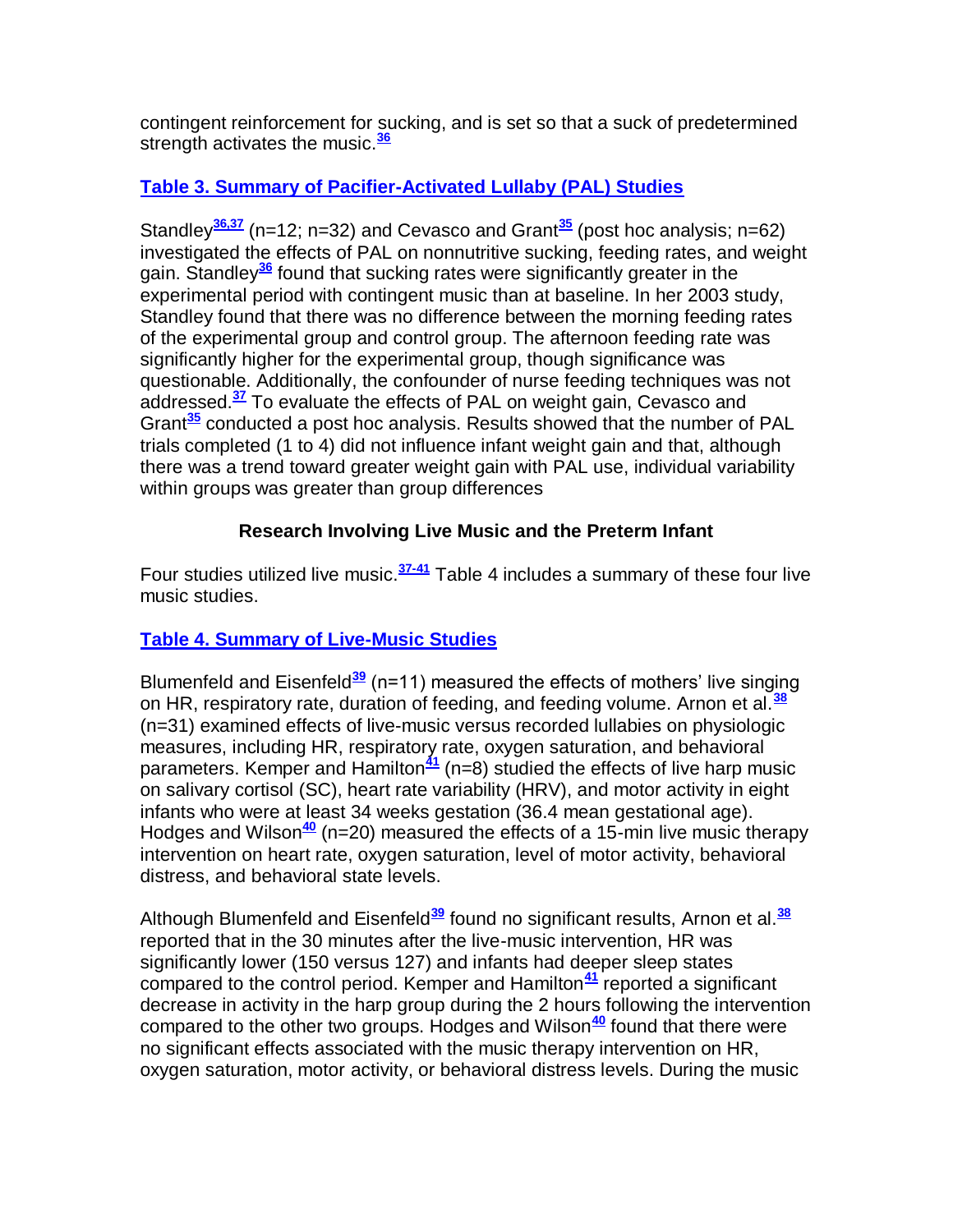condition, there was an increased mean percentage of time in the active sleep state and a decreased percentage of time in the drowsy state.

There are several possible reasons for the different findings among the studies by Blumenfeld and Eisenfeld,**[39](http://snrs.org/publications/SOJNR_articles2/n)** Arnon et al.,**[38](http://snrs.org/publications/SOJNR_articles2/n)** and Hodges and Wilson.**[40](http://snrs.org/publications/SOJNR_articles2/n)** One involves the difference in sample size. Blumenfeld and Eisenfeld included 11 subjects, and only 20% of mothers who agreed to participate followed through with the study. Hodges and Wilson recruited 22 infants, with only 20 completing the study. Other possible explanations include the choice of music and other stimulation surrounding the intervention.

In the Arnon et al.**[38](http://snrs.org/publications/SOJNR_articles2/n)** and Hodges and Wilson**[40](http://snrs.org/publications/SOJNR_articles2/n)** studies, infants were exposed to lullabies sung by a female vocalist and included an accompanying instrument. Blumenfeld and Eisenfeld**[39](http://snrs.org/publications/SOJNR_articles2/n)** allowed mothers to choose the type of music that they wanted to sing, and options varied from nursery rhymes to contemporary pop. Blumenfeld and Eisenfeld had no control over the tempo and volume of the music, positioning of the baby, or other procedures performed during the day, whereas Arnon et al. placed all infants in the supine position, controlled the decibel level of the music, imposed control over the environmental noise, and carried out all interventions one hour after completion of feeding. Hodges and Wilson allowed all infants to remain in the nurse-chosen position and controlled the decibel level and tempo of music.

#### **Review Studies of Music Interventions With Preterm Infants**

Standley**[42](http://snrs.org/publications/SOJNR_articles2/n)** published a meta-analysis of 10 studies of music therapy for preterm infants. These 10 studies were published from 1991 to 2000, with sample sizes ranging from 9 to 66 participants. Nine of the studies included recorded music, and only one study had live music as the intervention. All 10 studies included lullabies as the type of music that was used. The music intervention was compared with routine auditory stimulation in 5 studies and with white noise in one study. Two studies involved the evaluation of lullabies contingent on pacifier activation.

On the basis of findings from this meta-analysis, Standley**[42](http://snrs.org/publications/SOJNR_articles2/n)** recommended that music in the NICU should be non-alerting, with a constant volume and rhythm. She also recommended (a) that vocal music should be provided by a female or child, with a maximum of one accompanying instrument; (b) that volume level for music be in the low 70 dB range (never greater than 75 to 80 dB); (c) that music be provided in short intervals of 20 to 30 min throughout the day; and (d) that live singing be steady, constant, quiet, soothing, and infant directed. Music classified as a lullaby generally meets these criteria for music selection.**[37](http://snrs.org/publications/SOJNR_articles2/n)**

Hartling et al.**[43](http://snrs.org/publications/SOJNR_articles2/n)** also published a systematic review of nine randomized controlled trials that were published from 1989 to 2006, with sample sizes ranging from 14 to 121 participants. Six studies included preterm infants and three included term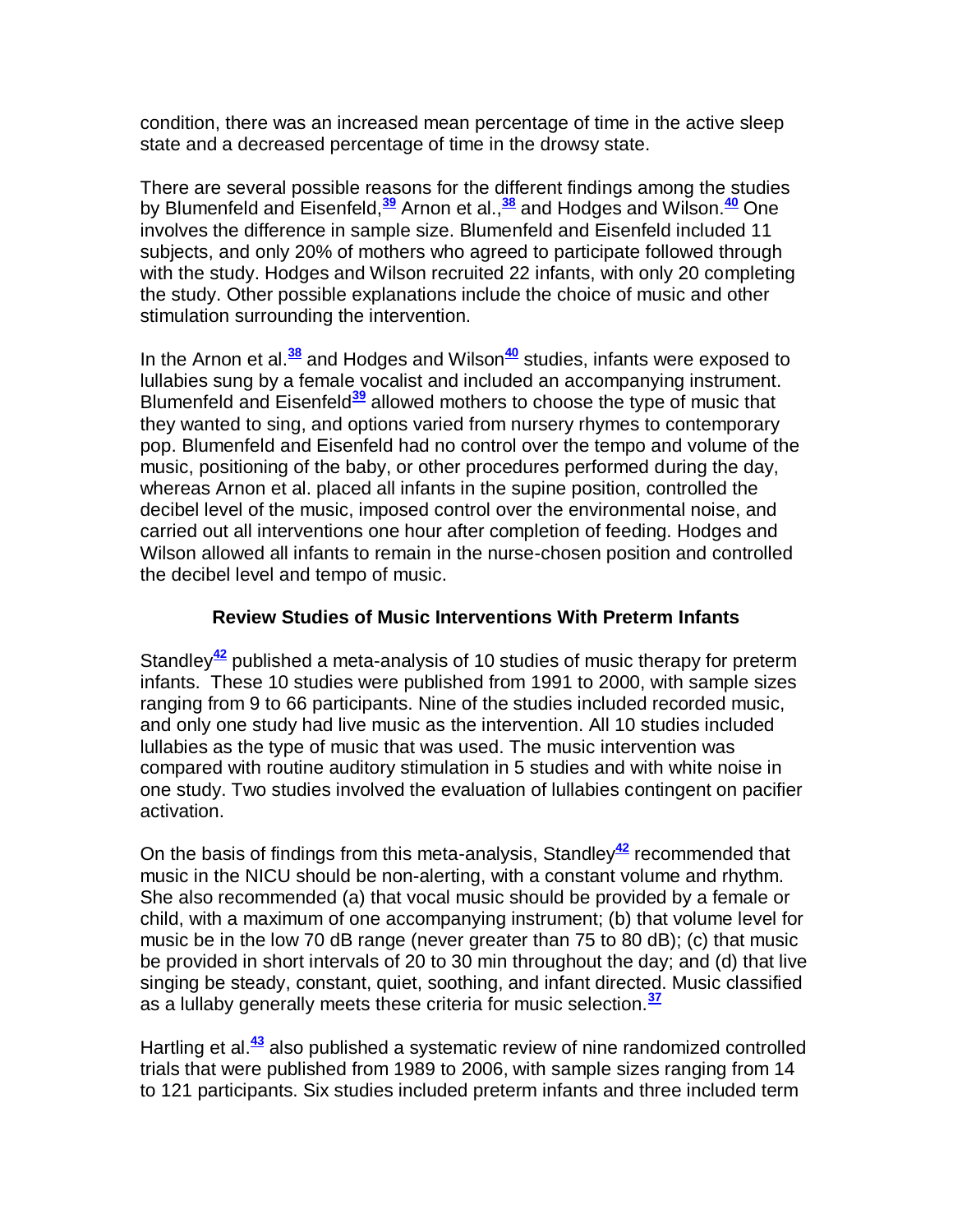infants. Eight studies included recorded music, and only one study had live music. Six studies included lullabies, two included classical music, and one categorized the music as soothing. The music interventions were compared to a variety of other conditions including intrauterine sounds, routine, auditory stimulation and nursery rhymes metronomised to a real human heartbeat. Two studies included evaluation of pacifier activated lullabies as one condition.

Based on the review findings, Hartling et al.**[43](http://snrs.org/publications/SOJNR_articles2/n)** suggested that although there is some evidence of benefits from the use of music with the neonatal population, additional research is required. The authors reported the two major methodological flaws with the reviewed studies to include (A) lack of clarity on randomization to groups, and (B) lack of double-blinding. The authors did concede that double-blinding in this situation may not always be possible. Small sample sizes were seen also as a limitation to the reviewed studies.

#### **Summary**

Evaluating studies about music, music interventions, and music therapy in the preterm infant was difficult because of the wide variations in music type, music delivery mode, music volume, music duration, other types of stimulation, and gestational ages of subjects. Of greatest concern were the wide range of decibel levels (35–80 dB), failure to report the scale of decibel measurement, and inconsistency in the means of music delivery. In several cases, infants wore earphones; in other studies, music was provided through speakers inside the isolette that were placed 3 to 20 inches from the infant"s head. There was inconsistency in the duration and frequency of the music intervention that was provided, and no authors reported a rationale or justification for the selected duration. Reported results were often questionable because of poorly described data collection methods, lack of environmental description, failure to blind data collectors, and vaguely defined variables. A variety of behavioral and physiologic dependent variables were examined in these studies: auditory and visual function, motor and tactile/adaptive maturation, limb movement, maturation at discharge, stress behaviors, arousal state, weight gain, calorie intake, feeding rate, length of hospital stay, HR, BP, respiratory rate, oxygen saturation, and parent-infant interaction. The studies varied in sample size and characteristics, procedures for selection of study participants, design, and methods of data analysis. The most significant limitation of research involving music in the preterm infant consisted of the lack of a conceptual framework that adequately addressed the many characteristics that may have affected infants" responses to music, as well as addressing possible mechanisms by which music might affect the infant. Additional limitations included lack of information on morbidity levels of the infants during data collection sessions; failure to measure the actual decibel level of music at the infant"s ear; poorly defined variables; and failure to measure possible extraneous variables such as ambient noise, number of visitors/staff in nursery, and other stimulation received by the infant. Another potential confounder was the lack of discussion about the timing of the intervention or data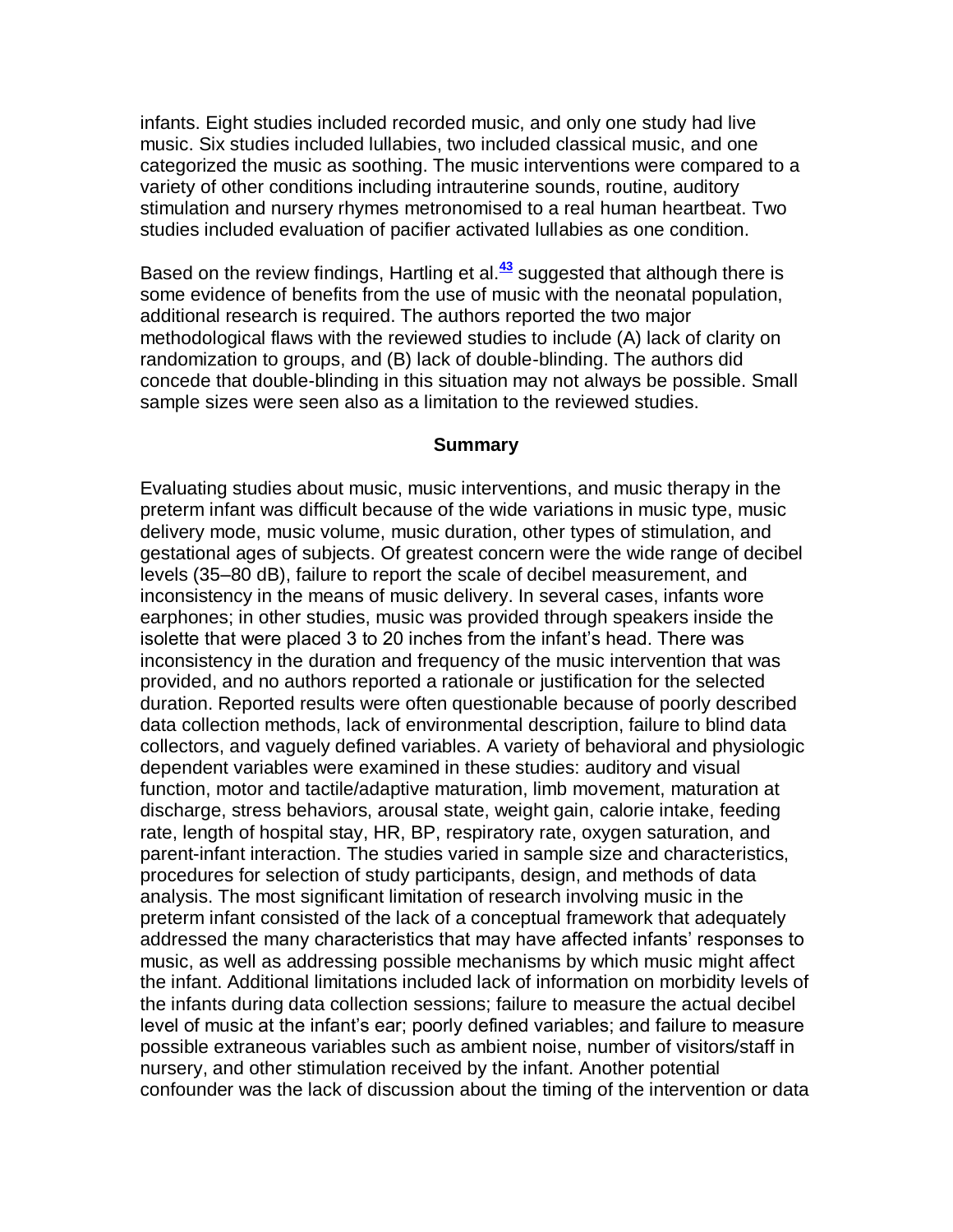collection. Few reports indicated consistency in the time of day at which data were collected. Sample sizes were often small and acknowledged as a limitation; however, very few authors reported a power analysis and/or why a specific sample size was chosen.

Despite the limitations of the studies, the findings of many studies suggest that music interventions may have positive effects on preterm infants in the NICU including increased oxygen saturation levels, reduced heart rates, reduced arousal and behavioral stress responses, increased levels of quiet alert or quiet sleep states, improved parent-infant interaction, improved weight gain, and reduced length of hospitalization.

The inconsistencies noted in this review suggest numerous directions for future research. Future studies should be based on clear conceptual models that specify the characteristics of the infant, setting, and intervention itself that might influence the infants" responses to the music intervention, and propose mechanisms by which music might influence infant responses. Characteristics of the infant that might affect response to the intervention and that should be considered include gender, gestational age, morbidity status, behavioral state and hunger level at the time the music is administered, and exposure to other types of stimulation. Characteristics of the setting that should be considered include lighting level, ambient noise level, temperature, number of visitors and staff in the unit when the intervention is provided, and whether the NICU is a "developmentally friendly" environment. Characteristics of the intervention that should be considered include type of music (e.g. live versus recorded, sedating versus stimulating, maternal voice versus other voice), decibel level, whether it is provided contingent on infant cues), as well as the "dose" of the intervention, including frequency, duration, and timing.

#### *References*

- 1. Kane, E. O. (1914). Phonograph in the operating room. *Journal of the American Medical Association, 62*(23),1829.
- 2. Avers, L., Ambika, M., & Kamat, D. (2007). Music therapy in pediatrics. *Clinical Pediatrics*, *46*(7), 575-579.
- 3. Davis, W. B., Gfeller, K. E., & Thaut, M. H. (1992). *An introduction to music therapy: Theory and practice*. New York: McGraw-Hill.
- 4. Light, G., Love, D., Benson, D., & Morch, E. (1954). Music in surgery. *Current Research in Anesthesia and Analgesia*, *33*, 258-264.
- 5. American Music Therapy Association. (n.d.). *About the American Music Therapy Association.* Retrieved March 4, 2010, from www.musictherapy.org/about.html.
- 6. Katz, V. (1971). Auditory stimulation and developmental behavior of the premature infant. *Nursing Research*, *20*(3), 196-201.
- 7. Segall, M. (1971). The relationship between auditory stimulation and heart rate response of the premature infant*. The American Nurses' Association,*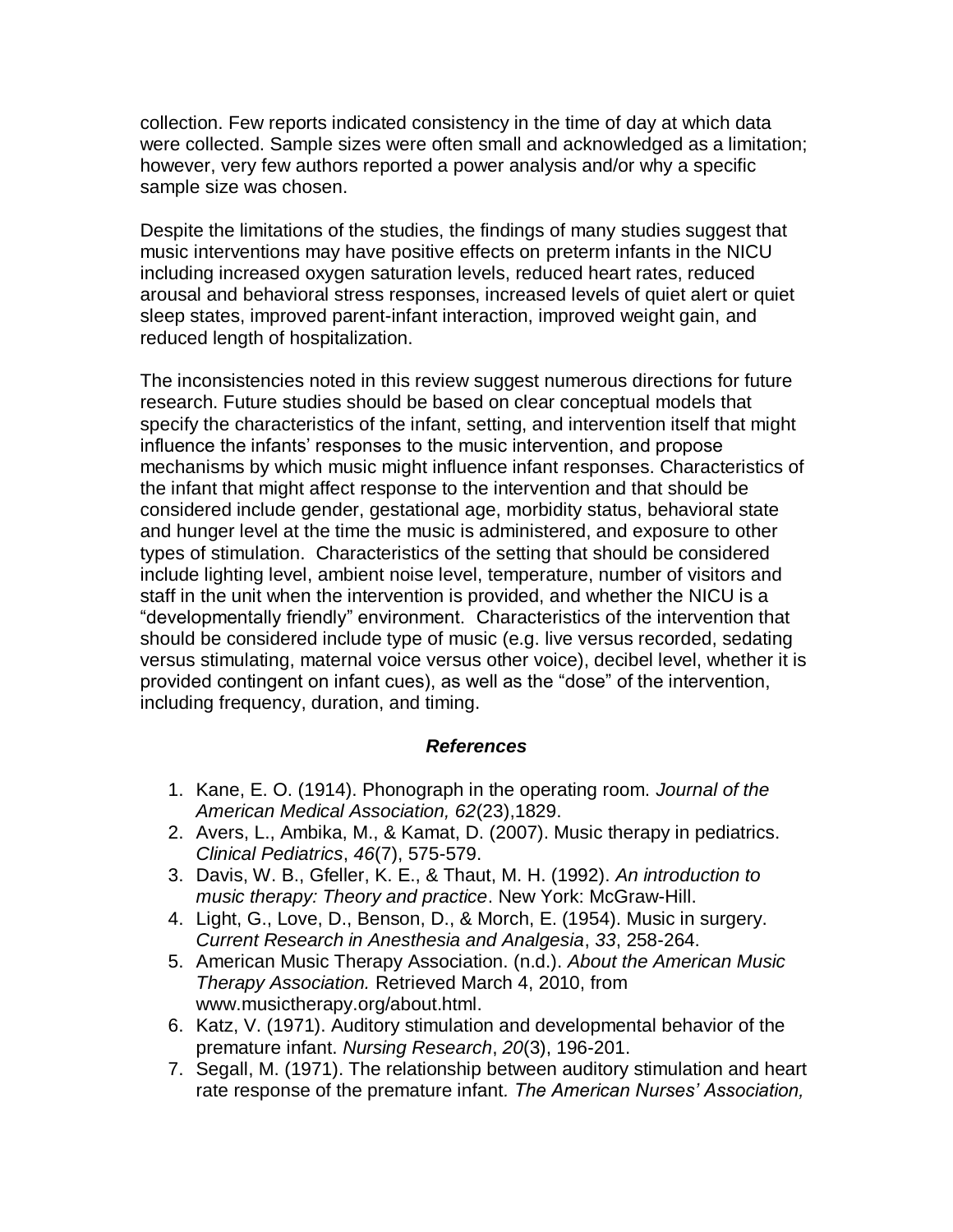*Seventeenth Nursing Research Conference Report, Kansas City*, 119- 125.

- 8. Burke, M., Walsh, J., Oehler, J., & Gingras, J. (1995). Music therapy following suctioning: Four case studies. *Neonatal Network*, *14*(7), 41-49.
- 9. Butt, M. L., & Kisilevsky, B. S. (2000). Music modulates behavior of premature infants following heel lance. *Canadian Journal of Nursing Research*, *31*(4), 17-39.
- 10.Caine, J. (1991). The effects of music on the selected stress behaviors, weight, caloric and formula intake, and length of hospital stay of premature and low birth weight neonates in a newborn intensive care unit. *Journal of Music Therapy, 28*, 180-192.
- 11.Calabro, J., Wolfe, R., & Shoemark, H. (2003). The effects of recorded sedative music on the physiology and behavior of premature infants with a respiratory disorder. *Australian Journal of Music Therapy, 14*, 3-19.
- 12.Cassidy, J. W., & Standley, J. M. (1995). The effect of music listening on physiological responses of premature infants in the NICU. *Journal of Music Therapy*, *32*(4), 208-227.
- 13.Cassidy, J. W. (2009). The effect of decibel level of music stimuli and gender on head circumference and physiological responses of premature infants in the NICU. *Journal of Music Therapy, 46*(3), 180-190.
- 14.Chapman, J. S. (1978). The relationship between auditory stimulation and gross motor activity of short-gestation infants. *Research in Nursing and Health*, *1*(1), 29-36.
- 15.Chou, L., Wang, R., Chen, S., & Pai, L. (2003). Effects of music therapy on oxygen saturation in premature infants receiving endotracheal suctioning. *Journal of Nursing Research*, *11*(3), 209-215.
- 16.Tagg, P. Towards a working definition of "music". Unpublished Report. Institute of Popular Music, University of Liverpool, Liverpool, United Kingdom. Retrieved June 17, 2010 from http://www.tagg.org/teaching.musdef.pdf.
- 17.Coleman, J. M., Pratt, R. R., Stoddard, R. A., Gerstmann, D. R., & Abel, H. H. (1997). The effects of the male and female singing and speaking voices on selected physiological and behavioral measures of premature infants in the intensive care unit. *International Journal of Arts Medicine*, *5*(2), 4-11.
- 18.Collins, S. K., & Kuck, K. (1991). Music therapy in the neonatal intensive care unit. *Neonatal Network*, *9*(6), 23-26.
- 19.Johnston, C. C., Filion, F., & Nuyt, A. M. (2007). Recorded maternal voice for preterm neonates undergoing heel lance. *Advances in Neonatal Care*, *7*(5), 258-266.
- 20.Kaminski, J., & Hall, W. (1996). The effect of soothing music on neonatal behavioral states in the hospital newborn nursery. *Neonatal Network*, *15*(1), 45-54.
- 21.Keith, D. R., Russell, K., & Weaver, B. S. (2009). The effects of music listening on inconsolable crying in premature infants. *Journal of Music Therapy, 46*(3), 191-203.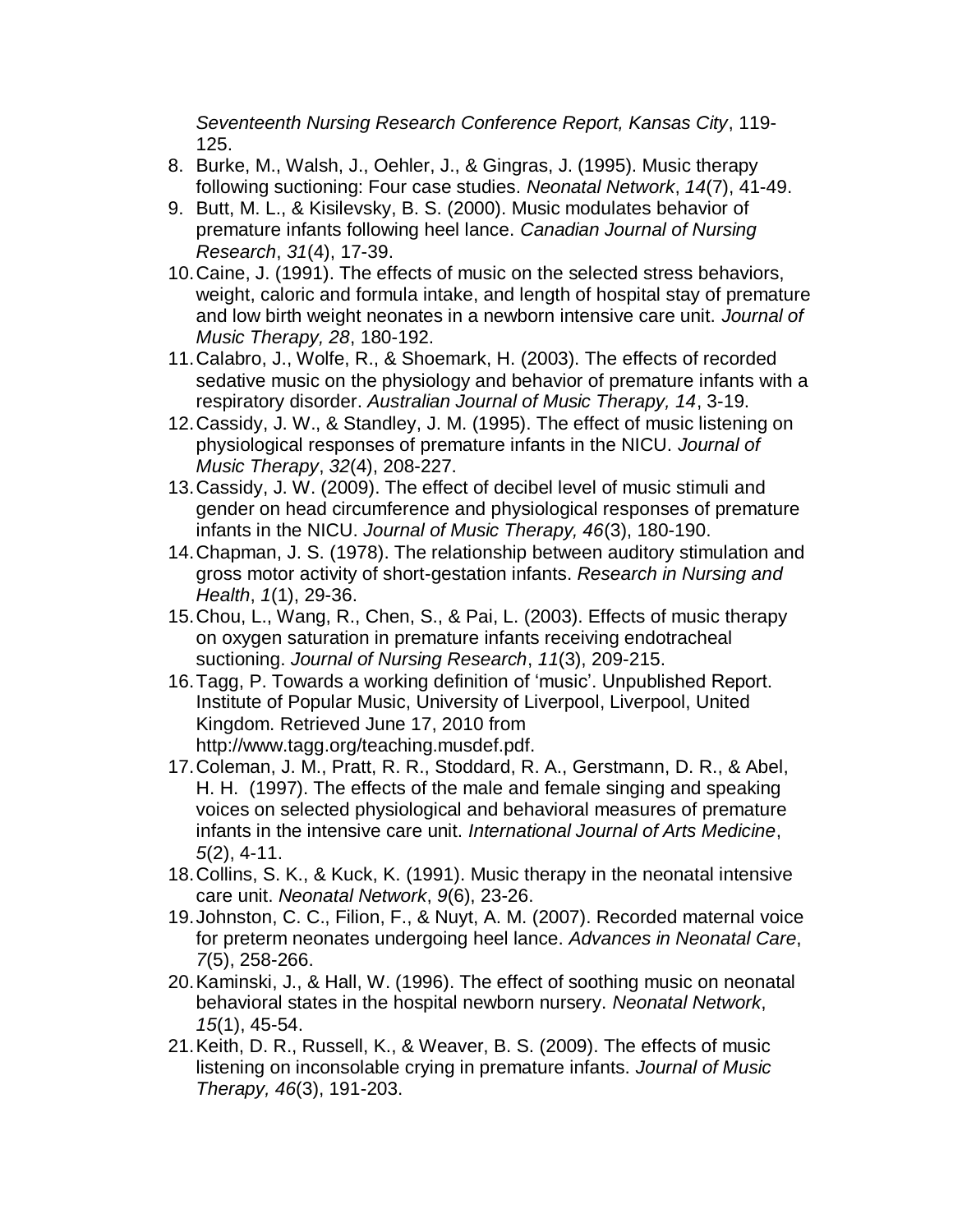- 22.Lai, H. L., Chen, C. J., Peng, T. C., Chang, F. M., Hsieh, M. L., Huang, H. Y., & Chang, S. C. (2006). Randomized controlled trial of music during kangaroo care on maternal state anxiety and preterm infants' responses. *International Journal of Nursing Studies*, *43*, 139-146.
- 23.Lorch, C. A., Lorch, V., Diefendorf, A. O., & Earl, P. (1994). Effect of stimulative and sedative music on systolic blood pressure, heart rate, and respiratory rate in premature infants. *Journal of Music Therapy*, *31*(2), 105-118.
- 24.Lubetzky, R., Miimouni, F. B., Dollberg, S., Reifen, R., Ashbel, G., & Mandel, D. (2010). Effects of Mozart on energy expenditure in growing preterm infants. *Pediatrics, 125*(1), e24-e28.
- 25.Malloy, G. B. (1979). The relationship between maternal and musical auditory stimulation and the developmental behavior of premature infants. *Birth defects: Original article series*, *15*(7), 81-98.
- 26.Standley, J. M., & Moore, R. S. (1995). Therapeutic effects of music and mother"s voice on premature infants. *Pediatric Nursing*, *21*(6), 509-512.
- 27.White-Traut, R. C., Nelson, M. N., Silvestri, J. M., Patel, M. K., & Kilgallon, D. (1993). Patterns of physiologic and behavioral response of intermediate care preterm infants to intervention. *Pediatric Nursing*, *19*(6), 625-629.
- 28.Standley, J. M. (1998). The effect of music and multimodal stimulation on physiological and developmental responses of premature infants in neonatal intensive care. *Pediatric Nursing*, *24*(6), 532-539.
- 29.White-Traut, R. C., & Nelson, M. N. (1988). Maternally administered tactile, auditory, visual, and vestibular stimulation: Relationship to later interactions between mothers and premature infants. *Research in Nursing and Health*, *11*(1), 31-39.
- 30.White-Traut, R. C., & Tubeszewski, K. A. (1986). Multimodal stimulation of the premature infant. *Journal of Pediatric Nursing*, *1*(2), 90-95.
- 31.White-Traut, R. C., Nelson, M. N., Silvestri, J. M., Cunningham, N., & Patel, M. (1997). Responses of preterm infants to unimodal and multimodal sensory intervention. *Pediatric Nursing*, *23*(2), 169-193.
- 32.White-Traut, R. C., Nelson, M. N., Silvestri, J. M., Vasan, U., Patel, M., & Cardenas, L. (2002). Feeding readiness behaviors and feeding efficiency in response to ATVV intervention. *Newborn and Infant Nursing Reviews*, *2*(3), 166-173.
- 33.University of Illinois at Chicago College of Nursing. (2007). *Faculty & Staff.* Retrieved May 29, 2008, from

www.uic.edu/nursing/facultypages/Rosemary\_White-Traut.shtml

- 34.Whipple, J. (2000). The effect of parent training in music and multimodal stimulation on parent-neonate interactions in the neonatal intensive care unit. *Journal of Music Therapy, 37*(4),250-268.
- 35.Cevasco, A. M., & Grant, R. E. (2005). Effects of the pacifier activated lullaby on weight gain of premature infants. *Journal of Music Therapy*, *42*(2), 123-139.
- 36.Standley, J. M. (2000). The effect of contingent music to increase nonnutritive sucking of premature infants. *Pediatric Nursing*, *26*(5), 493-499.